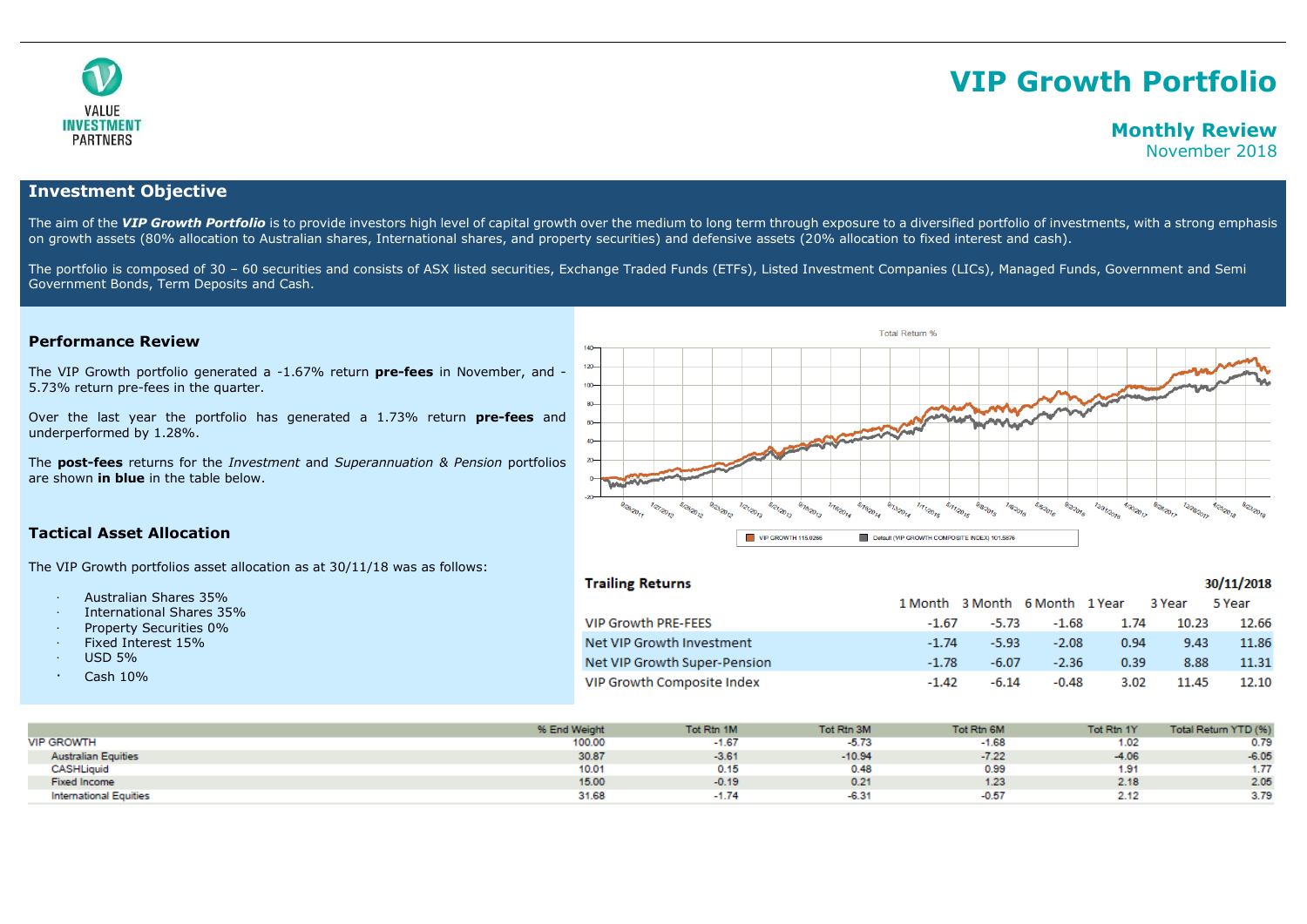## **Month in Review - Economic & Market Commentary Risk vs Return**

## **Economic Outlook**

After a significant decline in the market in the month of October the worries in the market have not retreated as the market struggled to bounce back throughout November as investors have become more bearish and have begun reassessing the fundamentals of the market and the Australian economy entering the new year. This resulted in a further decline of 2.8% of the ASX S&P 200 Price Index over the month, with similar loses being felt around the world as trade tensions continue to escalate and further increased uncertainty around Brexit has made the market increasingly nervous about the future.

Trade tensions between China and the US have continued to put significant pressure on the markets. The market reacted positively to the outcome of the G20 summit as President Trump and President Xi agreed to a 90-day halt on increasing trade tariffs. Unfortunately, dialogue out of the two countries recast doubt on whether an agreement could be made within those 90 days and the market slid back into a decline. The trade relationship between the US and China has the capacity to spill over into Australia and investors have begun to price that into the market assisting in its decline over November.

The outcome of Brexit is increasingly uncertain with Prime Minister Theresa May recently calling off the parliamentary vote on the Brexit deal due to a lack of support from parliament, meaning that the deal needs to be reformed. With the March deadline for the exit coming around quickly, business has increased concerns around the investment certainty that was once facilitated by the EU. Australian investors have followed suit as they become increasingly bearish about the outcome of Brexit and have become less optimistic about the outcome on business and trade.

The hearings for the Banking Royal Commission have ended and the final report is due in the first few months of next year, the major banks have been suffering under the scrutiny and there is more bleeding to come. The state of the Italian economy has also been weighing in on investor behaviour with concerns that the European Central Bank will have to intervene to stimulate Italy's economy, the third largest economy in Europe (Excluding the UK). Overall, the market has been extremely volatile over the last month, the market is playing catch up and is pricing in a lot of the current uncertainty. A positive US-China trade agreement and a comprehensive, business friendly Brexit would increase positivity in the market and build momentum to recoup the losses incurred over the last quarter.

## Risk-Reward One Year



## **Tactical Asset Allocation**

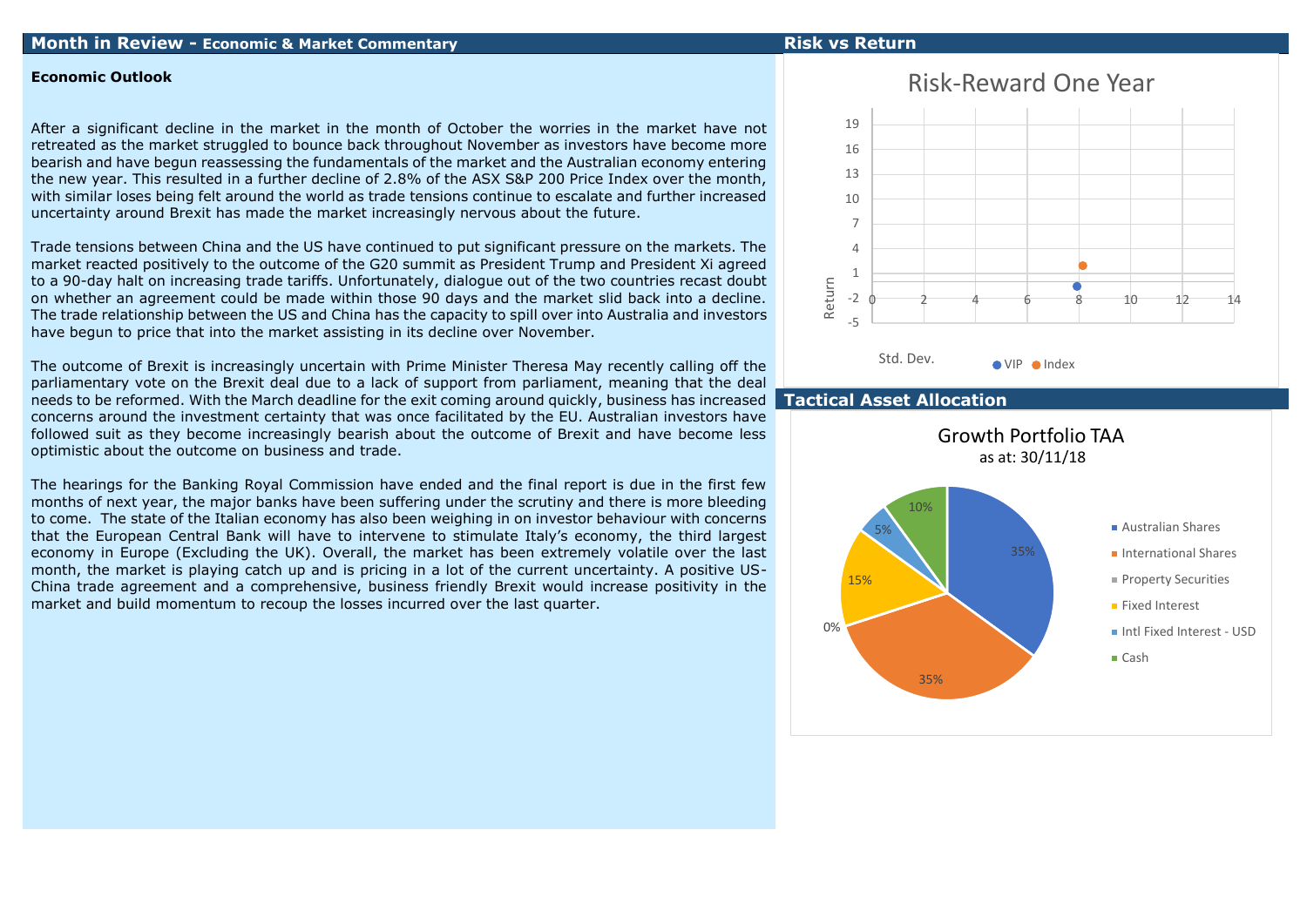The VIP Australian Share Leaders portfolio generated a -2.67% **pre-fees** return for the month and -10.05% over the last 3 months. The portfolio underperformed the S&P/ASX 200 index over the month by 0.43% and underperformed by 0.74% over the quarter.

Over the last year, the portfolio has generated a -3.66% return pre-fees underperforming the ASX 200 index by 2.70%.

The **Top Contributors** were Costa Group Holdings 24.75%, ANZ 6.5%, and REA Group 6.21%. The **Top Detractors** were James Hardie Industries -14.85%, South32 -14.36%, and Cimic Group -14.15%.

The VIP International Share Portfolio generated a -1.01% return for the month **pre-fees** and - 4.91% over the last 3 months. In doing so the portfolio outperformed the MSCI World Ex Aus (AUD) index by 0.82% for the month and outperformed by 1.71%.

Over the last year, the portfolio has generated a 3.16% return and underperformed the index by 1.07%.

The **Top Contributors** were Winton Global Alpha 1.71% and BBG AUG Bank Bill 0.15%. The **Top Detractors** were Platinum International Fund -2.74%, Loftus Peak Global Disruption -2.50%, and Magellan Global Fund -2.07%.

|                                     | % End Weight |
|-------------------------------------|--------------|
| <b>VIP AUSTRALIAN SHARE LEADERS</b> | 100.00       |
| <b>WESTERN AREAS LTD</b>            | 2.74         |
| SANDFIRE RESOURCES NL               | 2.80         |
| <b>WESTPAC BANKING CORP</b>         | 2.99         |
| AUST AND NZ BANKING GROUP           | 3.17         |
| <b>ARISTOCRAT LEISURE LTD</b>       | 4.77         |
| SEVEN GROUP HOLDINGS LTD            | 4.78         |
| SOUTH32 LTD                         | 4.78         |
| JAMES HARDIE INDUSTRIES-CDI         | 4.85         |
| <b>CIMIC GROUP LTD</b>              | 5.19         |
| <b>BBG AUB Bank Bill</b>            | 5.29         |
| <b>COMPUTERSHARE LTD</b>            | 5.33         |
| <b>BHP BILLITON LIMITED</b>         | 5.49         |
| <b>RIO TINTO LTD</b>                | 5.52         |
| ARB CORP LTD                        | 5.57         |
| <b>CSL LTD</b>                      | 5.58         |
| <b>SEEK LTD</b>                     | 5.69         |
| <b>RESMED INC-CDI</b>               | 6.00         |
| <b>REA GROUP LTD</b>                | 6.09         |
| BENDIGO AND ADELAIDE BANK           | 6.18         |
| <b>COSTA GROUP HOLDINGS LTD</b>     | 7.19         |



Africa/Middle East

### **VIP Australian Share Leaders Equity Sectors VIP International Equity Holdings**

| Materials (26.19)                       |                                                   | % End Weight |
|-----------------------------------------|---------------------------------------------------|--------------|
|                                         | <b>VIP INTERNATIONAL</b>                          | 100.00       |
| Information Technology (5.33)           | <b>BBG AUB Bank Bill</b>                          | 2.13         |
| Industrials (15.66)                     | LOFTUS PEAK GLOBAL DISRUPTN                       | 12.69        |
|                                         | PLATINUM INTERNATIONAL FUND                       | 19.55        |
| Indexes(5.29)                           | WINTON GLOBAL ALPHA FD                            | 21.48        |
|                                         | ALLIANCEBERNSTEIN GLB EQ FD                       | 22.04        |
| Health Care (11.58)                     | <b>MAGELLAN GLOBAL FD</b>                         | 22.11        |
| Financials (12.34)                      |                                                   |              |
| Consumer Staples (7.19)                 |                                                   |              |
| Consumer Discretionary (10.33)          |                                                   |              |
| Communication Services (6.09)           |                                                   |              |
| Australian Shares Portfolio Adjustments | <b>International Shares Portfolio Adjustments</b> |              |

In November, the Investment Committee made no changes to the portfolio.

In November, the Investment Committee made no changes to the portfolio.

## **Australian Shares Portfolio International Shares Portfolio**